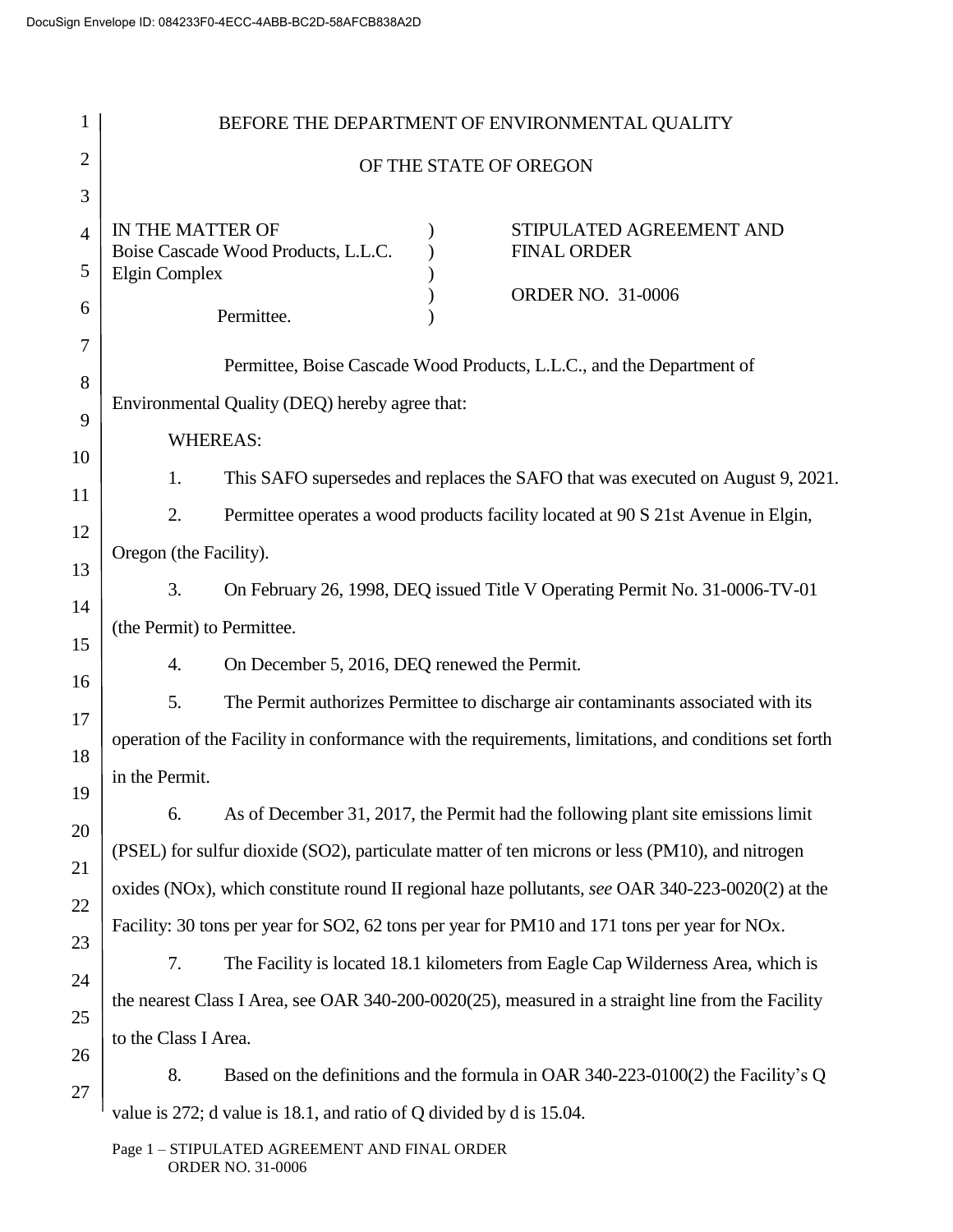1 2 3 4 5 6 7 8 9 10 11 12 13 14 15 16 17 18 19 20 21 22 23 24 25 26 9. Because the Facility has a Title V operating permit and because the Facility has a Q/d value of greater than 5.00, the Facility is subject to the requirements of round II of regional haze. *See* OAR 340-223-0100(1). 10. Rather than complying with OAR 340-223-0110(1), the Facility would like to enter into a Stipulated Agreement with DEQ for alternative compliance with round II of regional haze and would like to accept federally enforceable requirements to install and continually operate combustion controls, monitoring equipment and accept emission limitations to reduce round II regional haze pollutants from the Facility which DEQ shall incorporate into a Final Order. *See* OAR 340-223-0110(2)(b)(A). I. AGREEMENT 1. DEQ issues this Stipulated Agreement and Final Order (SAFO) pursuant to OAR 340-223-0110(2)(b)(A), and it shall be effective upon the date fully executed. 2. The Facility is subject to round II of regional haze, according to OAR 340-223-  $0100(1)$ . 3. The Permittee agrees to and will ensure compliance with the PSEL reductions, emission limits, controls and CEMS installation schedules and conditions in Section II of this SAFO. 4. The PSEL reductions required by this SAFO shall not be banked, credited, or otherwise accessed by Permittee for use in future permitting actions. 5. PSELs for this Facility shall not be increased above those established in this SAFO except as approved in accordance with applicable state and federal permitting regulations. 6. The Permittee shall calculate compliance with the PSELs in Section II of this SAFO according to the requirements of the Permit. 7. DEQ shall incorporate this SAFO and the conditions in Section II below into the Permit pursuant to OAR 340-218-0200(1)(a)(A), if applicable, or upon permit renewal. 8. DEQ may submit this SAFO to the Environmental Protection Agency as part of the

27 Clean Air Act State Implementation Plan.

> Page 2 – STIPULATED AGREEMENT AND FINAL ORDER ORDER NO. 31-0006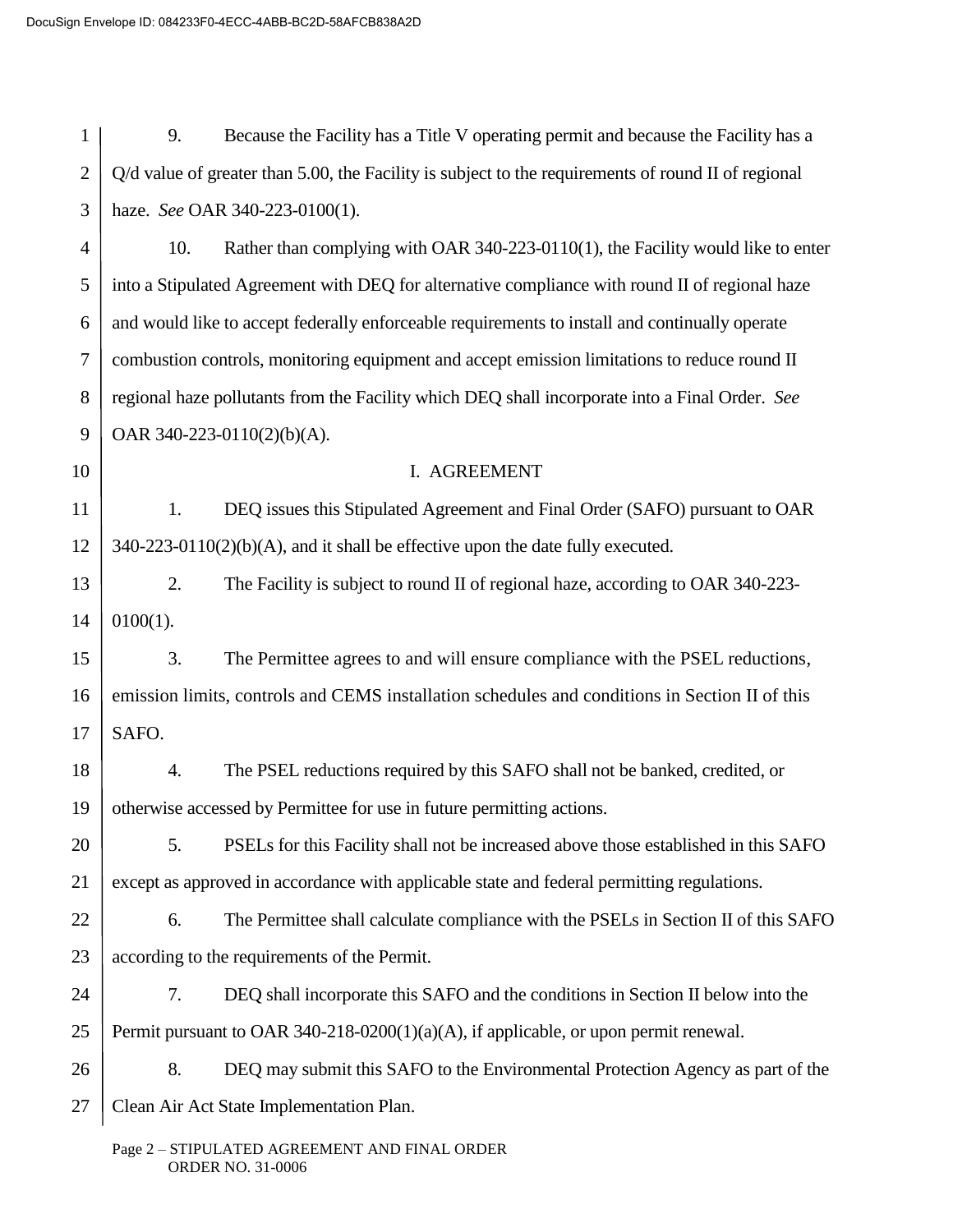1 2 3 9. Permittee waives any and all rights and objections Permittee may have to the form, content, manner of service, and timeliness of this SAFO and to a contested case hearing and judicial review of the SAFO.

4 5 6 7 10. In the event EPA does not accept DEQ's Round II Regional Haze State Implementation Plan (SIP) in any manner that impacts the final order, implementation of the Final Order shall be stayed until DEQ and the Permittee modify the Final Order in such a manner as to ensure compliance with the Round II Regional Haze SIP.

8 9 10 11 12 13 11. This SAFO shall be binding on Permittee and its respective successors, agents, and assigns. The undersigned representative of Permittee certifies that he, she, or they are fully authorized to execute and bind Permittee to this SAFO. No change in ownership, corporate, or partnership status of Permittee, or change in the ownership of the properties or businesses affected by this SAFO shall in any way alter Permittee's obligation under this SAFO, unless otherwise approved in writing by DEQ through an amendment to this SAFO.

14 15 16 17 18 19 20 21 22 23 24 25 26 27 12. If any event occurs that is beyond Permittee's reasonable control and that causes or may cause a delay or deviation in performance of the requirements of this SAFO, Permittee must immediately notify DEQ verbally of the cause of delay or deviation and its anticipated duration, the measures that Permittee has or will take to prevent or minimize the delay or deviation, and the timetable by which Permittee proposes to carry out such measures. Permittee shall confirm in writing this information within five (5) business days of the onset of the event. It is Permittee's responsibility in the written notification to demonstrate to DEQ's satisfaction that the delay or deviation has been or will be caused by circumstances beyond the control and despite due diligence of Permittee. If Permittee so demonstrates, DEQ may extend times of performance of related activities under this SAFO as appropriate. Circumstances or events beyond Permittee's control include, but are not limited to, extreme and unforeseen acts of nature, unforeseen strikes, work stoppages, work interference caused by pandemic, fires, explosion, riot, sabotage, or war. Increased cost of performance or a consultant's failure to provide timely reports are not considered circumstances beyond Permittee's control.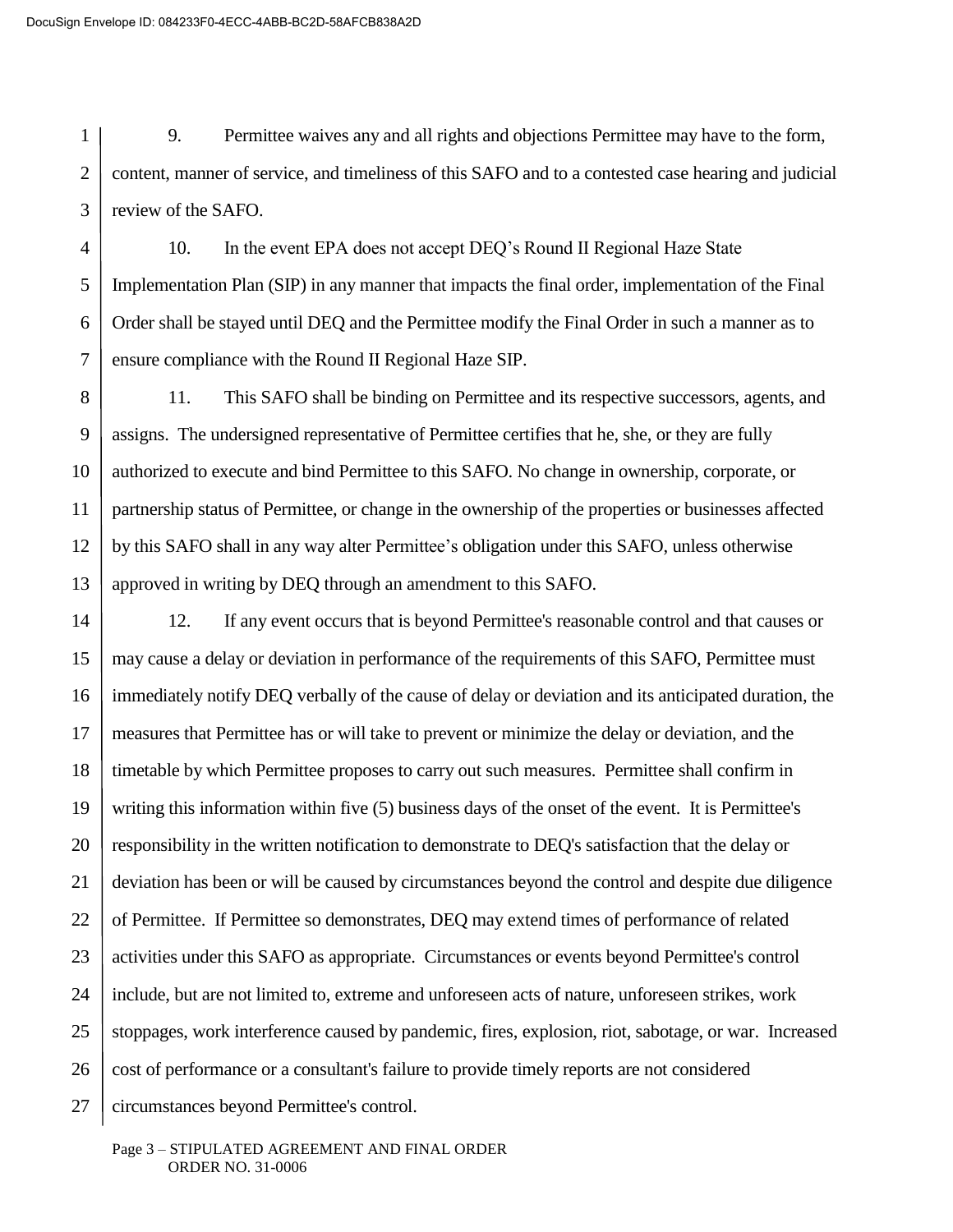| 1              | 13.                                                                                  | Facsimile or scanned signatures on this SAFO shall be treated the same as original               |  |
|----------------|--------------------------------------------------------------------------------------|--------------------------------------------------------------------------------------------------|--|
| $\overline{2}$ | signatures.                                                                          |                                                                                                  |  |
| 3              |                                                                                      | II. FINAL ORDER                                                                                  |  |
| $\overline{4}$ | The DEQ hereby enters a final order requiring Permittee to comply with the following |                                                                                                  |  |
| 5              | schedule and conditions:                                                             |                                                                                                  |  |
| 6              | 1.                                                                                   | On and after July 31, 2022, the Permittee's PSELs for the following pollutants are:              |  |
| 7              |                                                                                      | i. $17.1$ tons for SO2                                                                           |  |
| 8              | 2.                                                                                   | Within 3 months after full execution of this Final Order, Permittee shall order CEMS             |  |
| 9              |                                                                                      | to be installed on Boiler 1 and Boiler 2 to measure the emissions of NO <sub>x</sub> from Boiler |  |
| 10             |                                                                                      | 1 and Boiler 2. Permittee shall install the CEMS according to the following                      |  |
| 11             |                                                                                      | installation, quality control, and quality assurance requirements:                               |  |
| 12             |                                                                                      | By September 31, 2022, Permittee shall demonstrate proper installation of the<br>a.              |  |
| 13             |                                                                                      | CEMS following EPA Procedure 1 (see 40 CFR 60, Appendix F, Procedure 1),                         |  |
| 14             |                                                                                      | Performance Specification 2 (see 40 CFR 60, Appendix B, Performance                              |  |
| 15             |                                                                                      | Specification 2), and DEQ Continuous Monitoring Manual, Rev. 2015.                               |  |
| 16             |                                                                                      | By seven months after CEMS installation is completed, Permittee shall submit<br>$\mathbf b$ .    |  |
| 17             |                                                                                      | data collected during demonstrations required under Section II.2.a to DEQ for                    |  |
| 18             |                                                                                      | review and certification of the CEMS.                                                            |  |
| 19             |                                                                                      | Upon DEQ's approval of the CEMS certification, Permittee shall use data<br>$\mathbf{c}$ .        |  |
| 20             |                                                                                      | collected from the CEMS to demonstrate compliance with the applicable PSEL                       |  |
| 21             |                                                                                      | and the NO <sub>x</sub> emission limits listed in Section II.3 and II.4 after combustion         |  |
| 22             |                                                                                      | improvements are complete and new emission limits have been established.                         |  |
| 23             |                                                                                      | Permittee shall collect and record all data from the CEMS in accordance with<br>d.               |  |
| 24             |                                                                                      | QA/QC requirements specified in the applicable Performance Specifications and                    |  |
| 25             |                                                                                      | any Quality Assurance Plan developed in accordance with the applicable                           |  |
| 26             |                                                                                      | Performance Specification. Permittee will make that data available to DEQ                        |  |
| 27             |                                                                                      | upon request.                                                                                    |  |
|                |                                                                                      |                                                                                                  |  |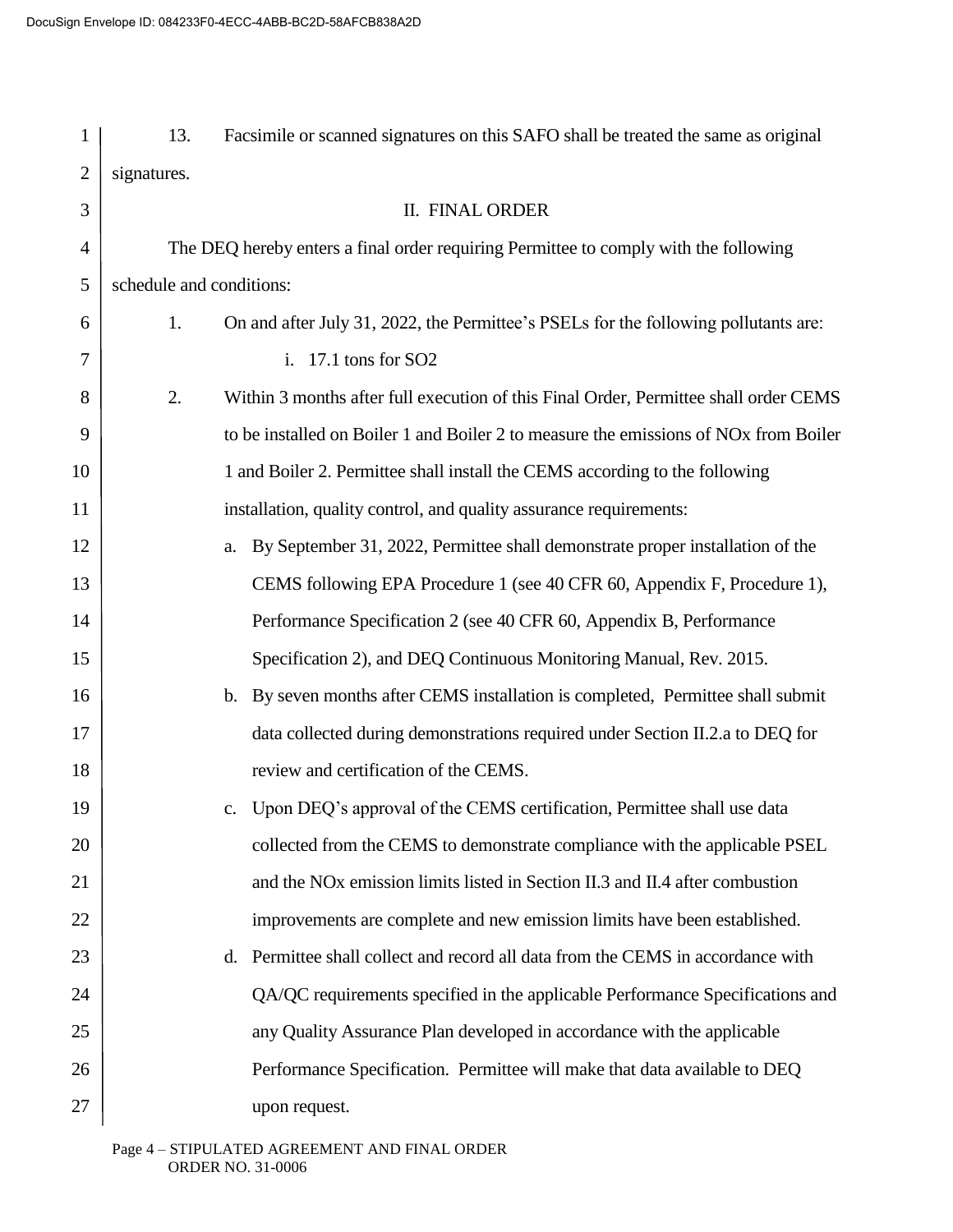| 1              | 3.   | By July 31, 2023, Permittee shall begin installation of combustion improvement                  |
|----------------|------|-------------------------------------------------------------------------------------------------|
| $\overline{2}$ |      | project(s) designed to achieve emissions reductions of NO <sub>x</sub> from Boiler 1 and Boiler |
| 3              |      | 2 by 15%, and Permittee shall begin monitoring NO <sub>x</sub> emissions using the CEMS to      |
| $\overline{4}$ |      | determine actual NO <sub>x</sub> emission reductions achieved by controls. If initial boiler    |
| 5              |      | combustion improvement project(s) fail to achieve a minimum 15% NOx reduction,                  |
| 6              |      | the permittee may implement additional combustion improvement projects to                       |
| 7              |      | achieve 15% NO <sub>x</sub> reduction or accept PSEL reductions as described in Section II.4.   |
| 8              | 4.   | By December 31, 2025, Permittee shall submit 12 months of CEMS data to DEQ                      |
| 9              |      | demonstrating the NO <sub>x</sub> emission reductions achieved by combustion controls, and      |
| 10             |      | Permittee shall propose a NO <sub>x</sub> limit based on the achieved reductions. DEQ will      |
| 11             |      | review Permittee's proposed NO <sub>x</sub> limit and will determine the appropriate limit to   |
| 12             |      | apply to Boiler 1 and Boiler 2. The limit will be set on a 7-day rolling basis and to           |
| 13             |      | ensure continuous compliance with the limit based on the provided data. DEQ will                |
| 14             |      | notify Permittee in writing of established emission limit and will offer an                     |
| 15             |      | opportunity to discuss the limit.                                                               |
| 16             | 5.   | If combustion controls fail to achieve 15% NO <sub>x</sub> reduction, Permittee must reduce     |
| 17             |      | PSEL (PM10+NOx+SO2) to a level that would achieve a $Q/d$ commensurate with a                   |
| 18             |      | 15% Boiler NO <sub>x</sub> reduction.                                                           |
| 19             | 6.   | On and after March 31, 2026, the Permittee must comply with emission limit and the              |
| 20             |      | PSEL established pursuant to Section II.4 and Section II.5.                                     |
| 21             |      | BOISE CASCADE WOOD PRODUCTS, LLC.                                                               |
| 22             |      | (PERMITTEE)                                                                                     |
| 23             |      | Dale Treib<br>8/12/2021   2:06:49 PM MDT                                                        |
| 24             | Date | Signature.<br>Dale Treib                                                                        |
| 25             |      | Name (print)<br>Production Manager                                                              |
| 26             |      | Title (print)                                                                                   |
| 27             |      |                                                                                                 |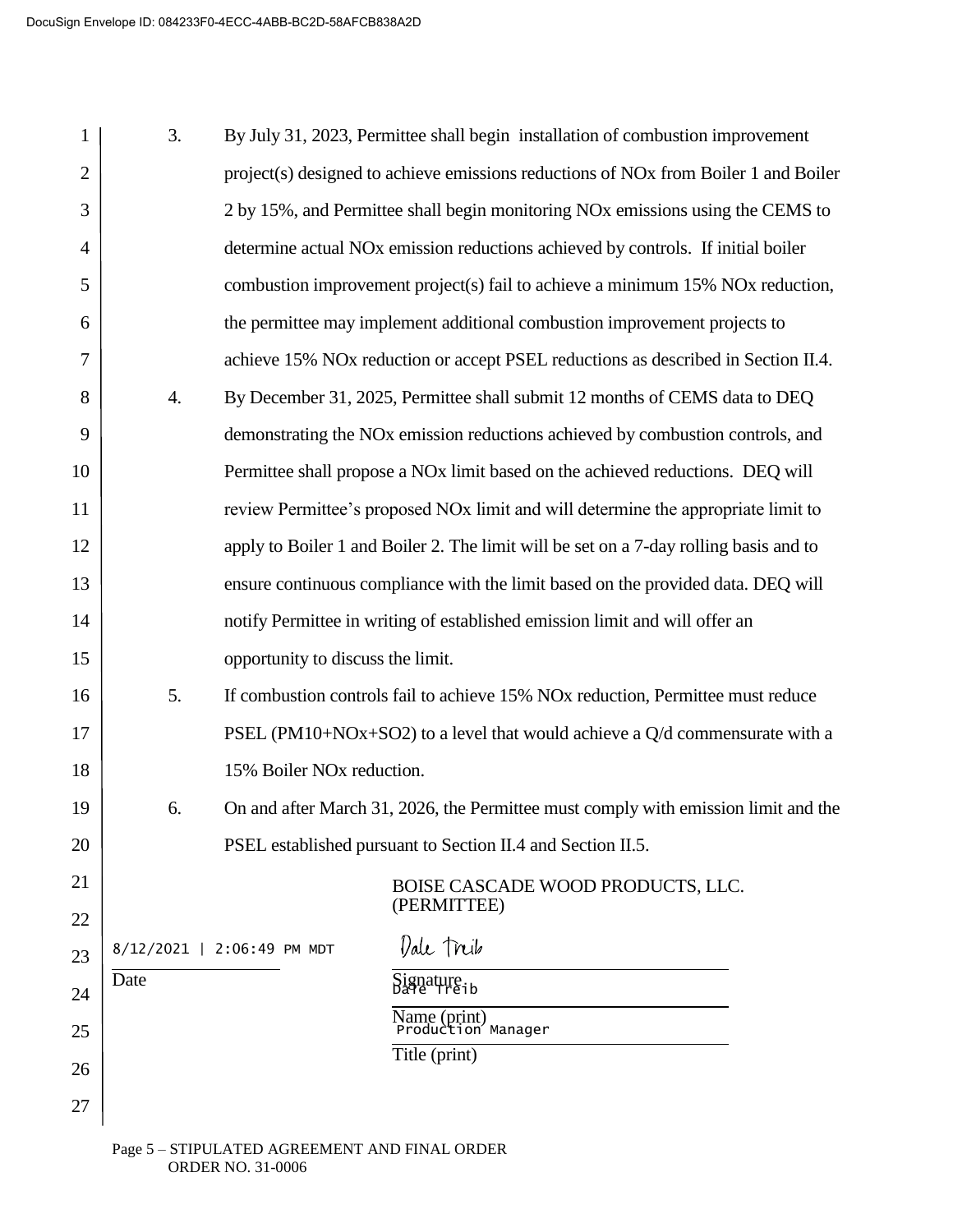

ORDER NO. 31-0006